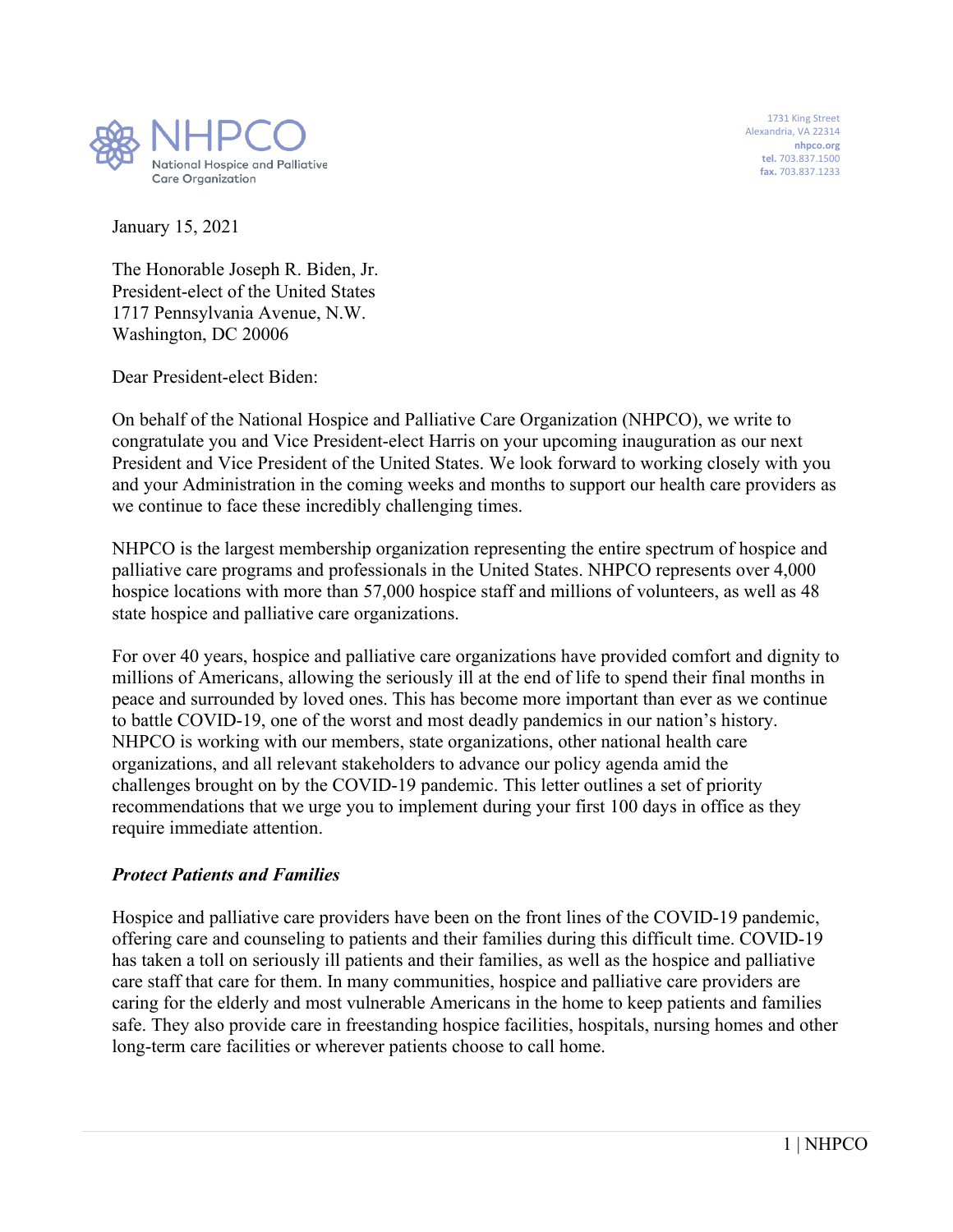### **Prioritize Vaccination for Hospice Workers, Hospice Patients, and Hospice Caregivers**  Like all Americans, we are heartened to see that vaccines are now being distributed throughout the country. Hospice and palliative care professionals provide services in the patient's place of residence, including their homes, nursing homes, skilled nursing facilities, assisted living facilities, and long-term care facilities. High priority designation of COVID-19 vaccines to hospice and palliative care staff, their families, patients, and caregivers would quickly help prevent further spread of COVID-19 throughout different healthcare settings and surrounding communities.

To date, hospice workers have been able to successfully adjust their safety protocols to address the reality of a pandemic with nearly uncontrolled community spread nationwide with additional personal protective equipment (PPE), quarantining when necessary, and some telehealth utilization. Now that vaccines can provide another layer of safety, it is critical for hospice and palliative care providers, just like hospital staff, to be given priority access to COVID-19 vaccines. This is not only for the safety of the interdisciplinary team but for the patients, families, and community members they encounter across every community in the United States every single day. In fact, more than 1.55 million Medicare beneficiaries avail themselves of hospice care every year. Many others receive home-based palliative, home care, and personal care in their home offered by the hospice providers. These patients and their families and caregivers should have access to vaccines immediately.

Collectively, the hospice and palliative provider sector is serving tens of thousands of patients with active COVID-19 infections, with over 70 precent of hospice providers reporting COVID-19 infected patients in service in our most recent survey. Prioritizing vaccinations for frontline hospice and palliative care staff and the high needs individuals they serve as well as their caregivers will be critical in achieving the goal of slowing or eliminating community spread of the virus.

# **Include Hospice Providers in Priority FEMA PPE Distribution and Testing**

Hospice providers are front line healthcare workers who are increasingly being exposed to the COVID-19 disease. Hospice and palliative care providers continue to face tremendous challenges accessing personal protective equipment (PPE) due to the worldwide shortage and increases in demand. To address this continuing need, we strongly urge that Congress direct FEMA to ensure that home and community-based providers, including hospice providers, are among the provider groups considered for priority access to PPE. In addition, we request that hospice providers be given priority access to testing supplies for both patients and staff, as the Department of Health and Human Services (HHS) continues to distribute Abbott BinaxNow and other tests to providers across the nation.

# **Extend and Expand Regulatory Flexibilities**

We request that your Administration extend and expand regulatory flexibilities issued through legislation and waivers that allow hospice services to be provided through telehealth, flexibilities with training, on-site supervision, assessment, and therapeutics administration. This includes the legislation or regulation that will allow the hospice face-to-face requirement to be conducted through telehealth once the public health emergency has concluded.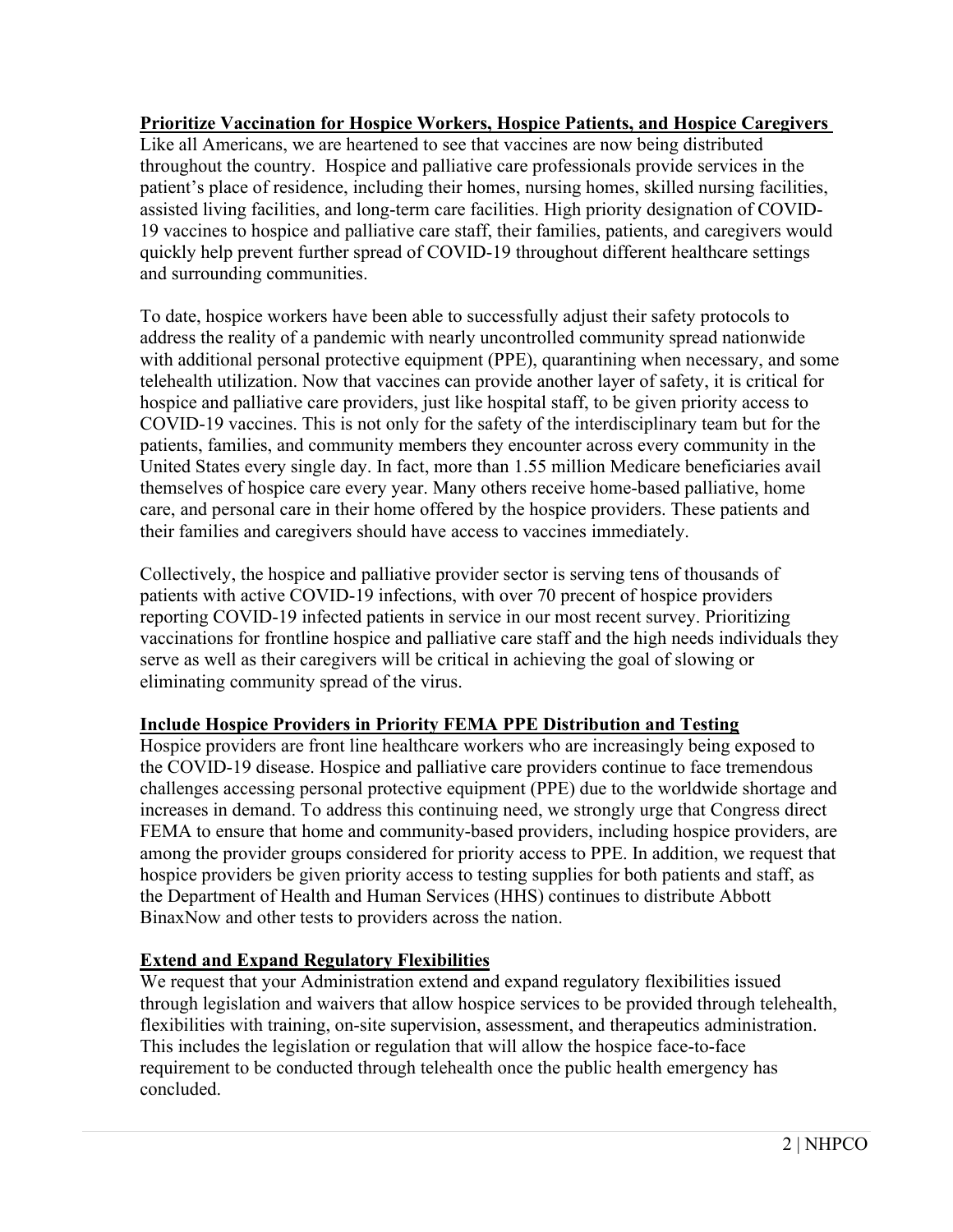Section 3706 of the CARES Act provides flexibility to providers to utilize telehealth for the face-to-face administrative encounter prior to recertification of eligibility for hospice care, but it is limited to the public health emergency. Given the growing concerns related to the spread of COVID-19, use of technologies, where possible and appropriate, has helped limit the spread of the virus and addressed growing concerns among seniors around exposure risk that in-home visits may pose to these vulnerable patients and their caregivers. However, we believe that HHS has the regulatory authority, as delineated in CMS–1744–IFC to extend the hospice face-to-face encounter using telehealth, with both audio and visual capabilities, after the end of the public health emergency. The additional flexibility to conduct this by telehealth outside of a public health emergency will allow patients in rural and underserved communities much needed access, as well as allow for much needed flexibility to both providers and patients.

### **Expand Funding for Bereavement Services**

Throughout the country, families are experiencing grief and loss of loved ones due to COVID-19 in ways never before imagined. The magnitude of the losses feels even greater now during the pandemic for several reasons. For those who have lost a family member, friend, or colleague to COVID-19, in addition to grieving the actual death, there may also be the loss of not being able to be physically present during the dying process. During the COVID-19 pandemic, grieving individuals, families, and communities need access to timely, informative, and supportive bereavement care that is provided by experts knowledgeable in dealing with grief. To fulfill this need we recommend funding for a public health campaign to enhance the knowledge of grief literacy and where to find available care; the development and dissemination of resources and trainings to enhance grief professionals' ability to provide this necessary care; and most importantly for coverage of desperately needed bereavement care offered by hospice professionals. We request your support for improving access to bereavement services by hospice and palliative care providers for COVID-19 survivors and families in the community as well as survivors of other mass casualty events.

#### **Increase Flexibility on Levels of Respite Care under Hospice**

We request that your Administration provide additional flexibility on the location and duration of inpatient respite care for hospice providers, expanding the number of days allowed for hospice inpatient respite care to address the needs of patients and families during the COVID-19 pandemic and after. The COVID-19 pandemic has required hospice providers to adapt their care to the conditions of the COVID-19 crisis. In some circumstances, patients are being kept in the hospital or hospice inpatient facility longer than the current respite regulations allow, due to an inability to safely discharge or transfer patients. Reasons for this could be, but are not limited to, a caregiver having COVID-19, being fearful of exposure to COVID-19 from the patient, or not having a nursing home bed to which to discharge a patient. A change in respite length or and other flexibilities on levels of care gives both patients and providers the flexibility they need to provide care and keep patients safe.

#### **Provider Relief Funding and Economic Support**

Hospice providers are deeply appreciative to Congress and the Administration for the funding that was supplied under the CARES Act. However, circumstances and needs are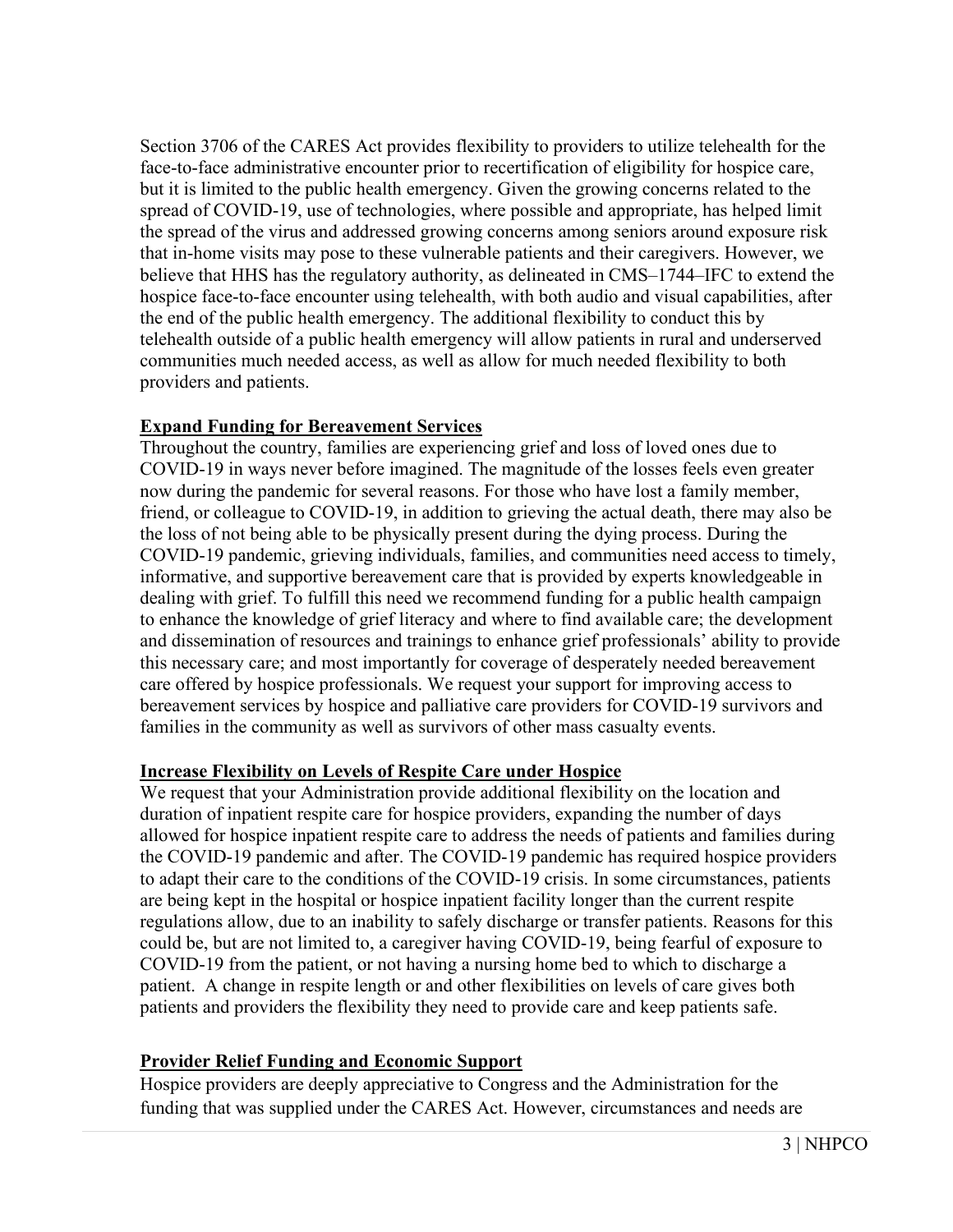worsening, for some on a daily basis. Given the continuing crisis with infection rates rising, it is imperative that any future stimulus package include economic support to ensure uninterrupted care to hospice and palliative care patients and staff safety by mitigating losses so that these essential agencies can continue to operate throughout the crisis and into the future. The costs of decreased admissions, increased staff-related costs related to sick leave or losing staff and filling in gaps that enables providers to care for patients, paying for extra PPE, and other unforeseen costs have continued to cause shortfalls for many hospice providers.

We ask for continued economic support through CARES Act and successor funding, including the extension of the sequestration moratorium past March 31, 2021, and other legislative and regulatory vehicles. We also ask that reporting requirements do not improperly penalize providers seeking economic relief through the CARES Act Provider Relief Fund or similar or related future economic relief legislation and regulatory relief.

## **Pause Audits During the Public Health Emergency (PHE)**

We request your support for continued suspension of routine and widespread audits for hospice providers during the public health emergency (PHE) to allow providers who are already stretched thin to direct all needed resources to patient care.

### *Innovate How Serious Illness Care is Provided*

COVID-19 has shined a spotlight on the "holes" in care for seriously ill individuals and their families. Innovative approaches are needed to provide the "right care at the right time" for patients with serious illness and their families.

### **Delay the Implementation of the Medicare Advantage Value-Based Insurance Design Model**

Starting in January 2021, CMMI's Medicare Advantage Value-Based Insurance Design (VBID) Model now includes a hospice benefit component allowing participating Medicare Advantage (MA) plans to include hospice in their Part A benefits package for the first time. Hospice care is currently "carved out" of MA, and hospice services received by plan enrollees are reimbursed under traditional Medicare Part A.

Under the hospice benefit component, participating plans can add hospice services by contracting with hospice providers in their service area and beneficiaries may select a hospice of their choice to provide care without leaving the MA plan. After two years, the plan's network narrows and only hospices who are "in-network" will be under contract with the plan and the beneficiary's hospice choice will be significantly limited. MA plans may also add palliative care as a supplemental benefit; however, palliative care services are undefined and beneficiaries may not receive the full array of palliative care services, depending on the MA plan's specific definition.

As currently designed, the hospice component of VBID is a missed opportunity to innovate in care delivery at the end of life. Additionally, the technical difficulties faced by providers and plans imperil the quality and access beneficiaries should be able to depend on for serious illness at the end of life.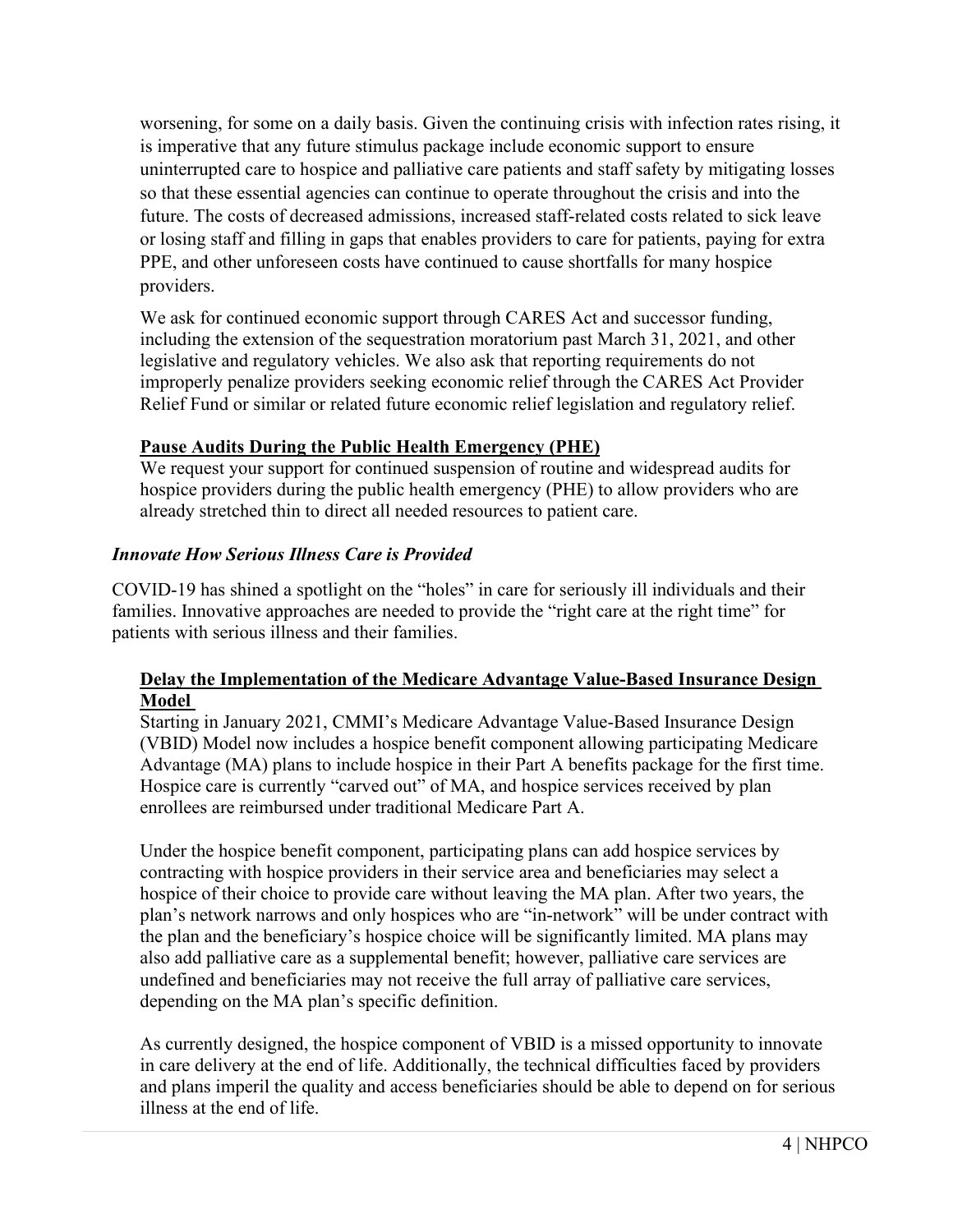Rushing a model demonstration that could pose significant harm to beneficiaries in the middle of a national public health emergency and global pandemic is reckless. We request that your Administration halt implementation of the CY 2021 VBID model by at least one year to allow technical and operational issues to be addressed. Hospice patients and their families deserve a demonstration that improves access to high quality care at the end of life.

### **Create a Community-Based Palliative Care Benefit**

We request your support for testing a new health care payment and delivery model that would improve access to community-based palliative care for patients and families facing serious illness. Specifically, we are urging you to implement a community-based palliative care demonstration (CBPC) model which identifies and cares for seriously ill patients whose care needs can be provided in their homes in the community through CMMI authority.

There is a significant evidence base to support the need for a CMMI supported communitybased palliative care effort that would lead to improved quality and cost outcomes for beneficiaries experiencing serious illness. In fact, a 2017 study in the Journal of Palliative Medicine found that the impact of a community-based palliative care program implemented within an Accountable Care Organization (ACO) "was associated with significant cost savings, fewer hospitalizations, and increased hospice use in the final months of life."<sup>[1](#page-4-0)</sup> Additionally, a community-based palliative care demonstration would enable access to a specially trained interdisciplinary clinical team providing relief from symptom distress while the patient continues to pursue curative treatment. This is especially important for seriously ill patients with comorbidities who are battling conditions such as COVID-19.

The most feasible and expeditious way to test the impact of a national community-based palliative care benefit is by launching a community-based palliative care demonstration through CMMI, either by adding to an existing model or by creating a new one. NHPCO and the National Coalition for Hospice and Palliative Care (Coalition) have drafted a framework for a community-based palliative care model, and we have provided this information to the current team at CMMI. We strongly believe in the need for this type of benefit and request continued engagement as your Administration reviews plans for all future CMMI models.

### **Allow for Concurrent Care with Hospice**

Currently, Medicare beneficiaries are required to forgo Medicare payment for care related to their terminal condition in order to receive access to hospice services. This puts patients in need of hospice care to make "the terrible choice" between continuing disease-directed therapies like chemotherapy and dialysis and accessing person-centered, interdisciplinary care services provided by hospice and palliative care providers.

We request your help in removing barriers to hospice care for Medicare beneficiaries seeking concurrent care by building off the successes of the Centers for Medicare & Medicaid Services Center for Medicare & Medicaid Innovation (CMMI) Medicare Care Choices

<span id="page-4-0"></span><sup>1</sup> Lustbader D, Mudra M, Romano C, et al. The Impact of a Home-Based Palliative Care Program in an Accountable Care Organization. *J Palliat Med*. 2017;20(1):23-28. doi:10.1089/jpm.2016.0265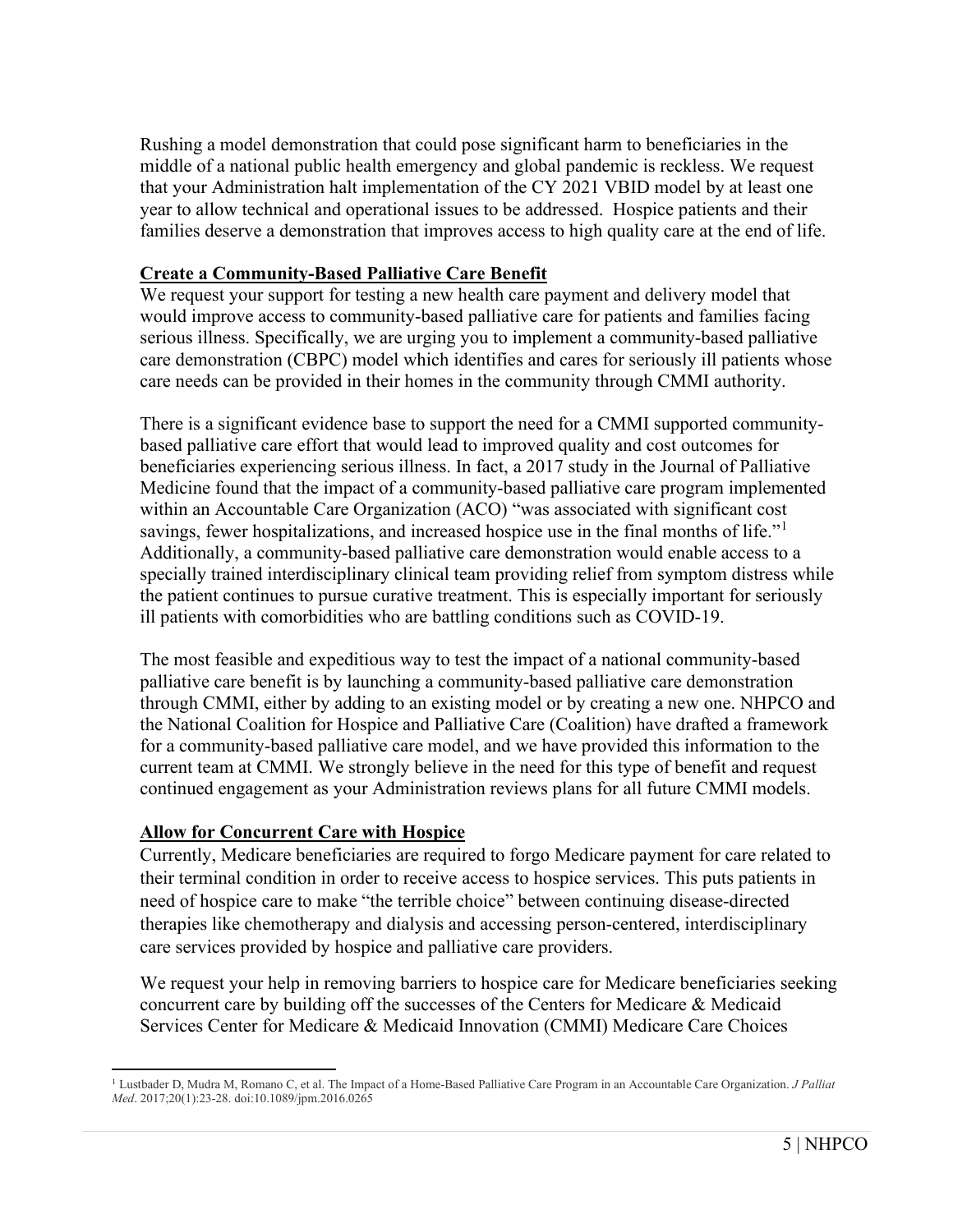Model (MCCM). The most recent evaluation report for MCCM found that concurrent care in MCCM "led to a 25 percent decrease in total Medicare expenditures" and resulted in earlier hospice elections.<sup>[2](#page-5-0)</sup>

#### **Support Expansion of Advance Care Planning**

Discussions with family, friends and healthcare providers about health care wishes has never been more important than during the COVID-19 pandemic. Healthcare providers are looking for guidance from patients or their designated health care proxy, guided by the patient's advance directives, to make care decisions every day. We recommend that your Administration allow for advance directive portability between providers and recognition in all states, expand the types of providers eligible to bill the advance care planning CPT codes to clinical social workers and registered nurses, and waive the deductible and cost-sharing for advance care planning visits. These provisions would allow for increased access to advance care planning and to advance directives as a guide to ensuring that the patient's wishes are known and honored.

# *Improve Access to Hospice and Palliative Care*

Hospice is an interdisciplinary, person-centered healthcare model that works to meet the unique needs of patients and families facing serious illness and the end of life. Changes to the Medicare Hospice Benefit should remove burdensome regulations that compromise patient care while implementing common-sense reforms that promote value and quality, patient choice and access, and provider accountability. The value-based model of person-centered care pioneered by hospice and expanded by palliative care should be adopted throughout the care continuum.

### **Reduce Racial Disparities in Access to Hospice and Palliative Care and Promote Health Equity**

NHPCO recognizes that there are serious racial disparities in palliative care and hospice access among Americans. Of all Medicare decedents in 2018, 50.7% were enrolled in hospice at the time of death and over 82% of those beneficiaries were white.<sup>[3](#page-5-1)</sup> We recognize the urgent need to make hospice and palliative care more equitable for all patients with serious illness and we are committed to advancing policies that support our community as they do all they can to provide high quality, comprehensive and holistic care.

Specifically, NHPCO supports racial and ethnic diversity in the hospice and palliative care workforce because a program must foster a culture of inclusion both internally and externally to reach the whole community. We have developed many tools and educational resources to promote this goal and stand ready to work with your Administration on this important issue.

### **Remove the Six-Month Prognosis Barrier to Hospice**

The Medicare Hospice Benefit currently requires that two physicians must certify that they expect the patient to die within six months in order for a patient to receive hospice care. This is an outdated policy and does not account for the many diagnoses that hospice is utilized for,

<sup>2</sup> https://innovation.cms.gov/data-and-reports/2020/mccm-thirdannrpt

<span id="page-5-1"></span><span id="page-5-0"></span><sup>3</sup> https://www.nhpco.org/wp-content/uploads/NHPCO-Facts-Figures-2020-edition.pdf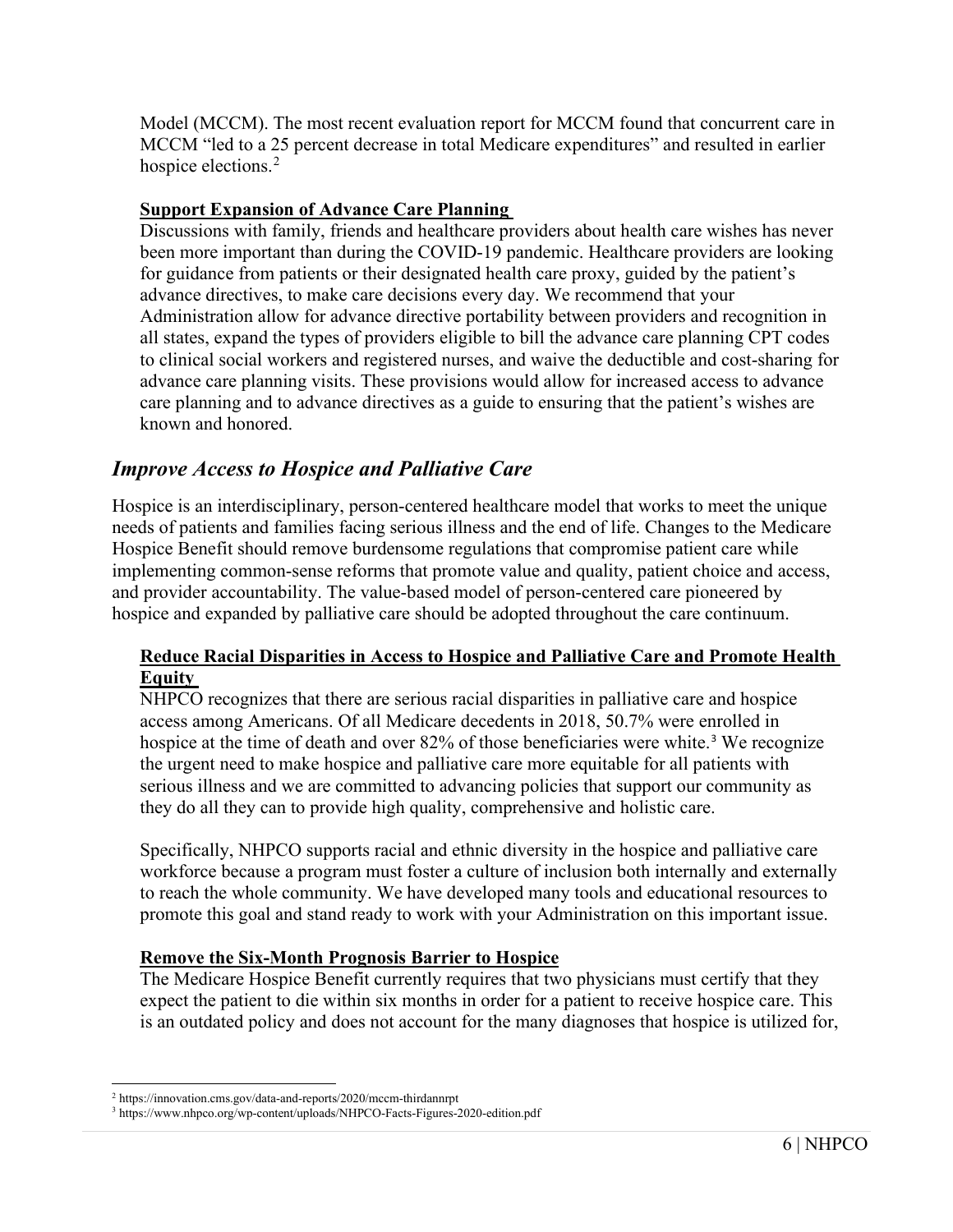but are much harder to prognosticate (e.g., neurological disorders, Chronic Obstructive Pulmonary Disease (COPD), etc.).

NHPCO firmly believes that the six-month prognosis barrier should be reformed to tie hospice eligibility to need, not an arbitrary time limit. This will expand access to hospice and palliative care utilization across all settings for patients and families by developing a model of care which allows patients and families to benefit from the care coordination, care management, and supportive services offered by an interdisciplinary team earlier in the patient's disease trajectory. We ask for your Administration's support in advancing this goal.

### **Increase Hospice Access in Rural and Underserved Areas**

Section 132 of the Consolidated Appropriations Act, 2021, formerly known as the "Rural Access to Hospice Act" (H.R. 2494/S.1190), allows Rural Health Centers (RHCs) and Federal Qualified Health Centers (FQHCs) to furnish and bill for hospice attending physician services when RHC and FQHC patients become terminally ill and elect the hospice benefit, beginning January 1, 2022.

NHPCO is thrilled by the passage of this law because this ensures that some of the most underserved beneficiaries can choose the RHC or FQHC provider they know and trust to serve as their attending physician while receiving the hospice interdisciplinary and personcentered care they deserve nearing the end of life.

We look forward to working with CMS and HHS on the implementation of new billing rules for RHCs and FQHCs and stand ready to offer assistance with this effort.

### **Strengthen the Hospice and Palliative Care Workforce**

There is a shortage of adequately trained hospice or palliative care providers, and the current rates of educating and training medical professionals in palliative care and hospice will not be sufficient to ensure aging Americans access to quality palliative and hospice care. Estimates show that there will be no more than 1 percent growth in the palliative care and hospice physician workforce in the next 20 years, while the number of people eligible for palliative care will increase by over 20 percent. Without a boost for palliative care education and training, there will be only one palliative physician for every 26,000 seriously ill patients by 2030. We request your support for the passage of the Palliative Care and Hospice Education and Training Act (PCHETA) to address these workforce shortages and the commensurate funding to address these shortages during the  $117<sup>th</sup>$  Congress.

# *Additional Priorities*

In addition to the above priority recommendations for your first 100 days, we have included additional policy priorities that we ask your Administration to consider.

Specifically, more work is needed to ensure that poor performing hospices get the additional support needed to improve or begin the decertification process. In recent years, hospice program integrity issues have been identified in HHS Office of Inspector General (OIG) reports, by CMScontracted auditors and by Medicare Administrative Contractors. The focus has been on hospice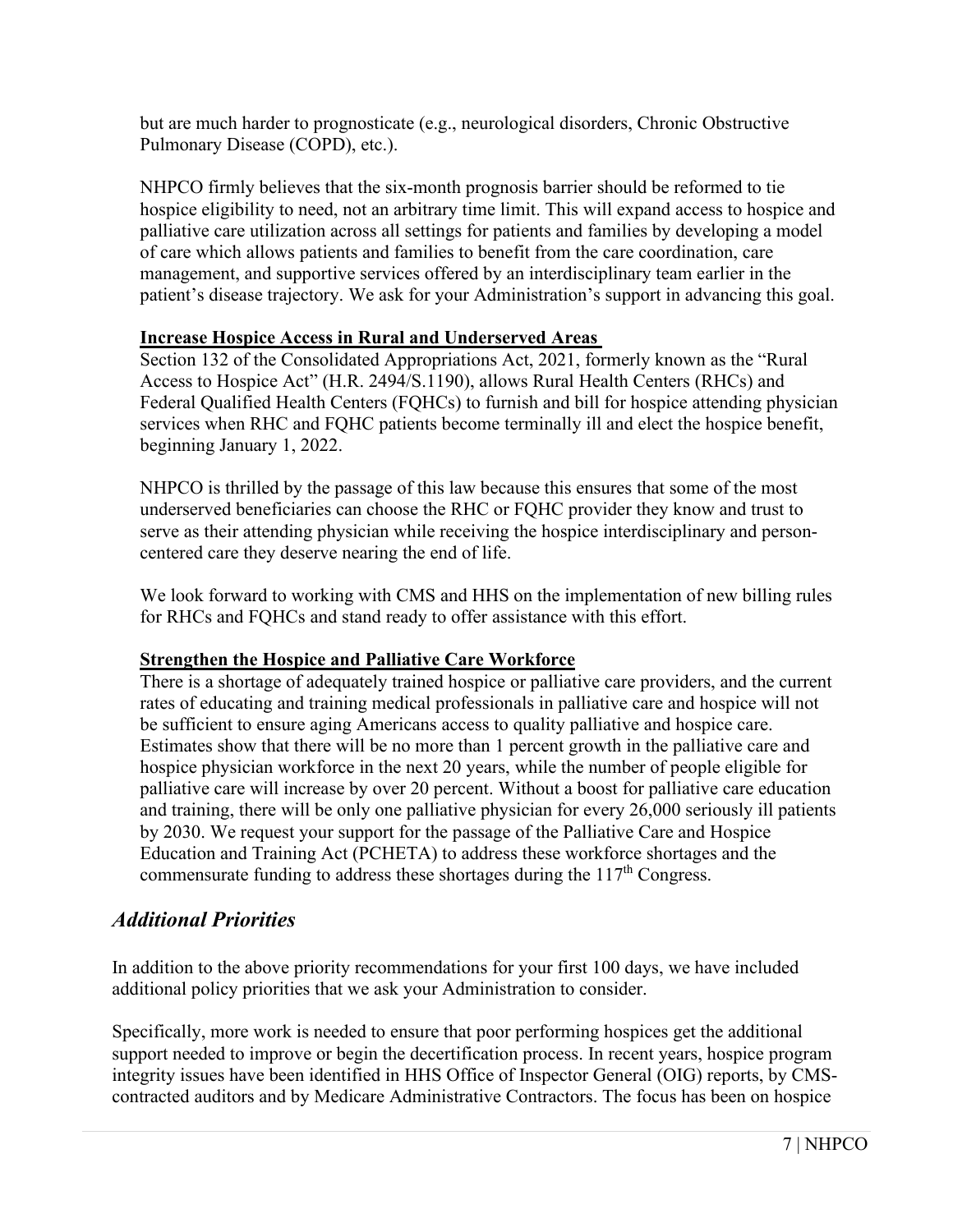general inpatient care, eligibility, long lengths of stay, complaints, and fraud and abuse. Hospice providers are also surveyed on a regular basis to ensure compliance with Medicare's regulations.

NHPCO supports smart oversight when it does not hinder access to high quality care for patients and their families. We look forward to working with your Administration on implementation to ensure that new program integrity standards will not adversely impact access to hospice care.

## **Improve Education and Training for Auditors**

Providers report that often the CMS-contracted auditors do not have the necessary knowledge of the requirements of the Medicare Hospice benefit and providers must provide education during the audit process. NHPCO has been actively involved in discussions with the OIG and in providing education and resources to hospice providers to address OIG report findings and improve operations. We recommend that your Administration work with Medicare audit contractors to ensure that auditors are knowledgeable about hospice and do not overreach in their audit findings.

## **Support the Role and Responsibility of the Hospice Physician**

NHPCO strongly supports both the role and responsibility of the hospice physician in making determinations about initial and continuing eligibility for hospice care. NHPCO supported the decision of the court in United States v. Aseracare, Inc. (11th Cir. 2019), where when two physicians reasonably exercise their clinical judgment and come to two different conclusions about a patient's six-month prognosis (and therefore hospice eligibility), neither would be wrong. Therefore, such good faith disagreement, alone, would not support an FCA lawsuit.

A new case, United States ex rel. Druding v. Care Alternatives (3rd Cir. 2020), is being reviewed for potential consideration by the Supreme Court that a reasonable difference of opinion between physicians concerning a hospice patient's prognosis presents an issue that should be resolved by a jury. NHPCO has filed an amicus brief in support of Care Alternatives and to settle a circuit court split.

### **Improve the Hospice Survey Process**

Through implementation of the Consolidated Appropriations Act, 2021, we request that the Administration work with HHS and CMS to improve hospice surveyor training and reporting of survey findings from both state survey agencies and accreditation organizations.

### **Develop a Sanctions Process for Poor-Performing Hospices**

When the OIG published two reports on hospice in July of 2019, they identified that there were no "intermediate sanctions" for CMS or surveyors to use other than decertification. NHPCO is already in discussions with CMS on how the sanctions process should be developed and look forward to a collaborative effort with the Administration. We encourage HHS to place the development of the processes for sanctions for poor performing hospices as a high priority.

### **Implement a Special Focus Program**

Some poor-performing hospice providers need extra education, support and more frequent surveys to improve. This special focus includes surveys much more frequently, as well as